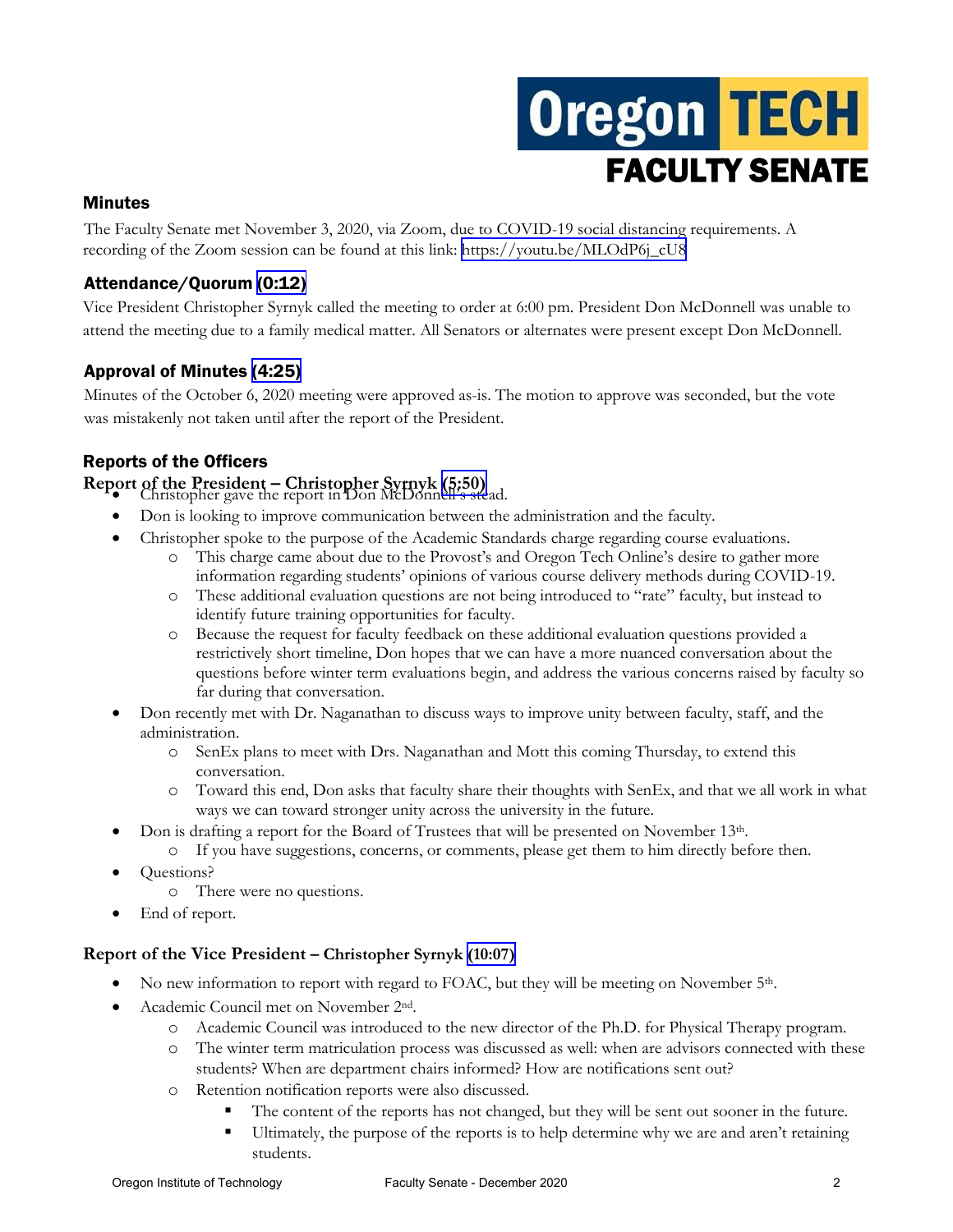- o Wendy Ivie talked about our expectations for the students who will still be on campus after Thanksgiving.
	- She urged faculty to communicate with their students to make sure they were clear on who would be physically returning to campus after the break and who wouldn't be.
	- Classes will resume for some students on December  $2<sup>nd</sup>$ , but for most students classes will resume on December 3rd and 4th.
- o Oregon Tech Online says that Canvas shells for winter term courses will be available starting on November 9<sup>th</sup>. They also want to remind faculty that Kaltura and Panopto videos need to be transferred to Canvas if you want to be able to keep them in the future.
- o Faculty hiring requests will be made using a new series of documents issued by the Provost. She also asks that faculty think strategically when making position requests in the future.
- o It is assumed that the budget will not be as robust as in the past. There will be information coming to the chairs soon regarding overload and adjuncts.
- Questions?
	- o There were no questions.
- End of report.

# **Report of the ASOIT Delegate – Mason Wichmann [\(14:56\)](https://youtu.be/MLOdP6j_cU8?t=895)**

- ASOIT is looking for more ways to represent students and get them involved in the decisions made around campus.
	- o A current focus is the proposed stadium/track project. ASOIT is using surveys and polls to gauge student opinion on this project.
- ASOIT is also looking for ways to help students academically.
	- o One such effort is looking into expanding the Textbook Depot, which gives students an opportunity to check out textbooks that have been donated or bought by ASOIT.
		- Many of these textbooks need to be updated or otherwise replaced.
		- **■** Mason requests that any faculty who are interested in helping with this effort contact him via email.
	- There was an Oregon Council of Presidents earlier today that Mason attended.
		- o He felt the meeting was productive.
		- o Students expressed that they are struggling due to COVID-19, both financially and in terms of mental health. They would like to see more mental health resources available at their universities.
- Ouestions?
	- o Christopher asked a question about how the Textbook Depot works.
		- Mason explained that any donations faculty could make would be helpful and that ASOIT is also looking into building a current list of textbooks used on campus so they can keep the Depot up to date more easily in the future.
- End of report.

# Reports of the Standing Committees

### **Faculty Rank Promotion & Tenure (RPT) – Monica Breedlove [\(17:45\)](https://youtu.be/MLOdP6j_cU8?t=1062)**

- RPT met for the first time this year earlier today.
	- o Monica explains that this meeting took so long to organize because she wanted to first talk to some OT-AAUP representatives about the role of RPT going forward.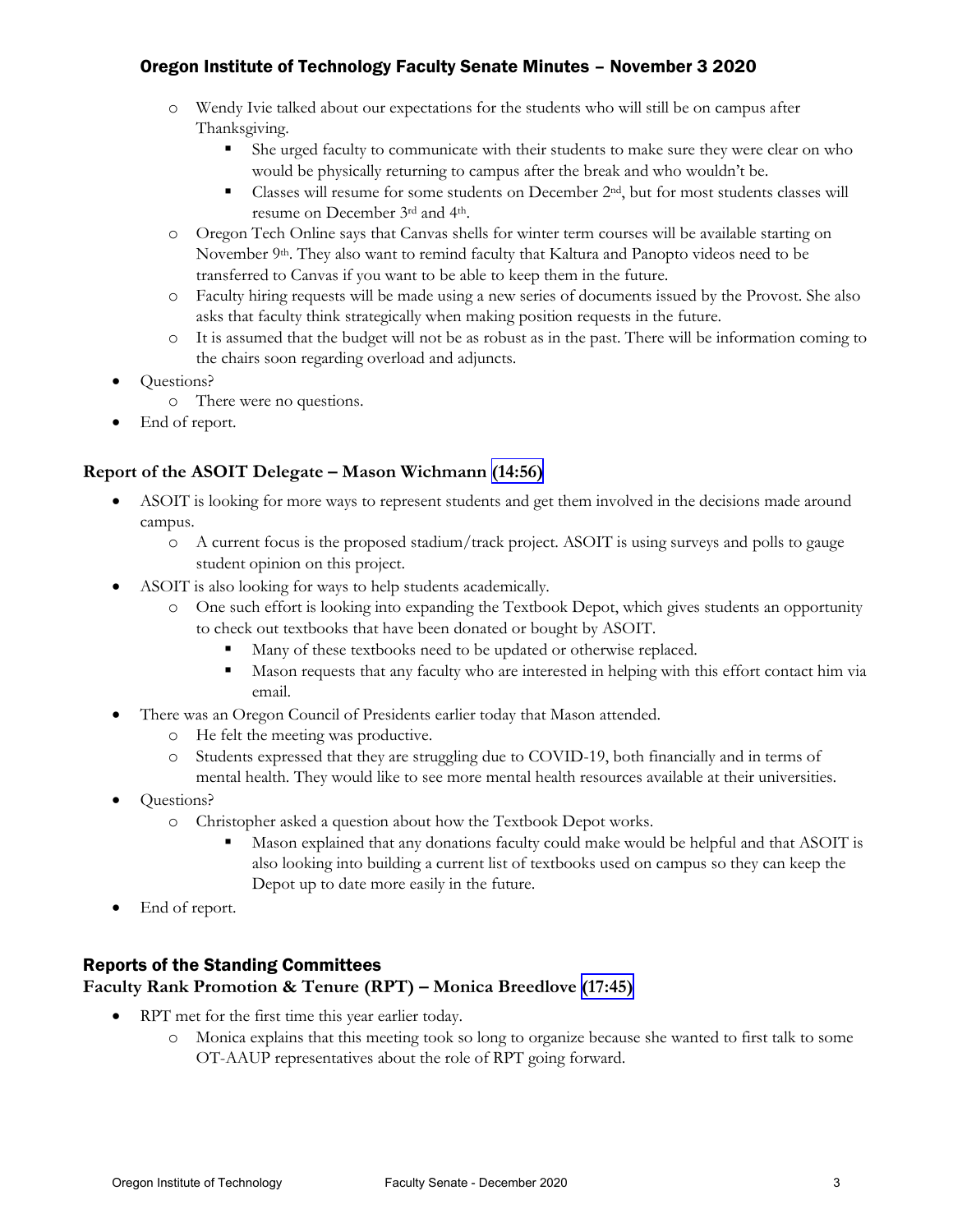- At the end of last year, the general impression was that promotion and tenure issues would be firmly in the hands of OT-AAUP. Monica says that this is no longer necessarily the case, as Oregon Tech wants to keep promotion and tenure at the Faculty Senate level.
	- This would mean that RPT could continue in its current capacity, or something very much like it.
		- o To this end, RPT is once again going to look at the NTT promotion policythat-is-not-a-policy that was originally passed by Faculty Senate in 2018. The hope is to pass this policy again through Faculty Senate and then through President's Council.
			- Monica says that the policy will likely be brought to Senate either in December or January.

- Questions?
	- o Paula Russell had a question about the possibility of RPT offering a tenure/promotion workshop or other resources sometime during fall term since that workshop was not part of Convocation this year like it typically is.
		- Monica made a note to address this request as soon as possible.
- End of report.

### **Faculty Welfare – Yasha Rohwer [\(21:52\)](https://youtu.be/MLOdP6j_cU8?t=1311)**

- Welfare has met twice since the last Senate meeting and they are making progress on their charges.
- Ouestions?
	- o There were no questions.
- End of report.

### **Academic Standards – Addie Clark [\(22:25\)](https://youtu.be/MLOdP6j_cU8?t=1343)**

- Addie has provided her full report to SenEx, and it has been included in these minutes as **Appendix A (pgs. 10-11 of this packet)**. I have summarized the report below.
	- o Academic Standards met twice during October, and have been working on their charges.
		- During their first October meeting, Standards discussed all of their charges and how best to approach them.
			- They also started working on their first three charges.
			- They also decided that charge #5 is going to be an ongoing charge throughout the year due to the nature of its dependence on other committees' work as well as external factors.
			- They decided to meet with Wendy Ivie to help address charges #1 and #3.
		- Academic Standards sent out a survey to faculty to gauge their response to Testing Services being reduced; these questions are included in the October Senate Packet.
			- The response to this survey has been thorough, but Addie requests that anyone who hasn't filled it out yet please do so before tomorrow at noon.
				- o Addie hopes to be able to share the survey results with Senate during the December meeting.
		- Academic Standards has also been working on the "emergency charge" of drafting and finalizing the additional course evaluation questions already mentioned in the President's report above.
			- Addie briefly explained the process of Academic Standards and CCT collaborating to generate a list of questions, which Academic Standards then approved. These questions are included in the October Senate Packet.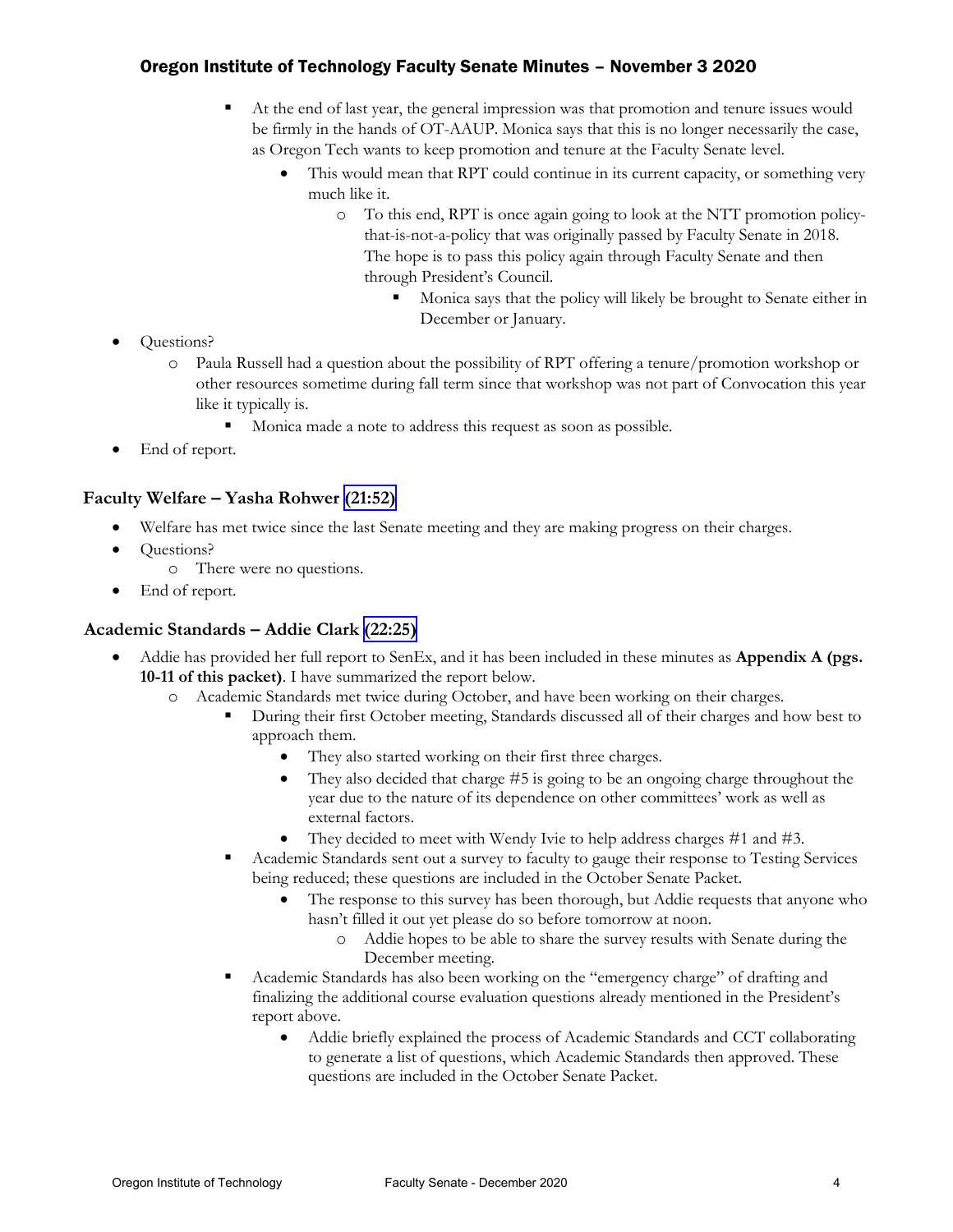- o Addie then passed on CCT's recommendation that participation in completing these additional evaluation questions be incentivized somehow, so each class is more likely to get a meaningful sample size.
- o Addie reminded us that as the chair of Academic Standards she also holds a seat on GEAC.
	- GEAC is interested in (re)opening discussion of revisions to our general education curriculum, but is unsure of who to take those recommendations to in order to begin a meaningful conversation.
		- We don't currently have an AVP of Academic Excellence, but the position is being revised and resubmitted for another search.
			- o In the interim, GEAC would like to discuss with the Provost who precisely they can take their ideas to for approval.
- o Questions?
	- There were no questions.
- End of report.

#### **Faculty Compensation (FCC) – Sean Sloan [\(29:51\)](https://youtu.be/MLOdP6j_cU8?t=1793)**

• Sean Sloan was not present to give his report at the requested time.

### Reports of Special or Ad Hoc Committee [\(30:30\)](https://youtu.be/MLOdP6j_cU8?t=1830)

• Currently, there are no Special or Ad Hoc committees.

#### Unfinished Business [\(30:50\)](https://youtu.be/MLOdP6j_cU8?t=1848)

There was no unfinished business.

### New Business [\(30:50\)](https://youtu.be/MLOdP6j_cU8?t=1848)

There was no new business.

### Open Floor

#### **Erin Foley and John Van Dyke [\(31:10\)](https://youtu.be/MLOdP6j_cU8?t=1867)**

- Last week, there was a campus forum to discuss the future of some athletic projects. Erin and John Van Dyke are here to discuss this, and to answer any questions.
	- o Currently, Athletics has some funding (just under \$1M) that can either be used for something related to athletics or given back. Additionally, Athletics also has \$650,000 of "manna from heaven" that needs to be spent on athletics. So, they are interested in determining what students, faculty, and staff would want to see this money used for. John presented a few ideas:
		- A track and stadium renovation that would cost around \$2.4M.
			- This would involve repairing/resurfacing the track and a renovation to the stadium itself.
			- This would allow us to increase the size of our track team (in theory, John estimates that we could increase our team's size from the current 55 students to around 80).
		- A baseball stadium on campus. This would cost around \$2.2M.
			- Currently, our baseball team plays off campus and we rent out Kiger Stadium for this. Kiger Stadium is getting old, though, so we need to either renovate it or build a new stadium in the near future.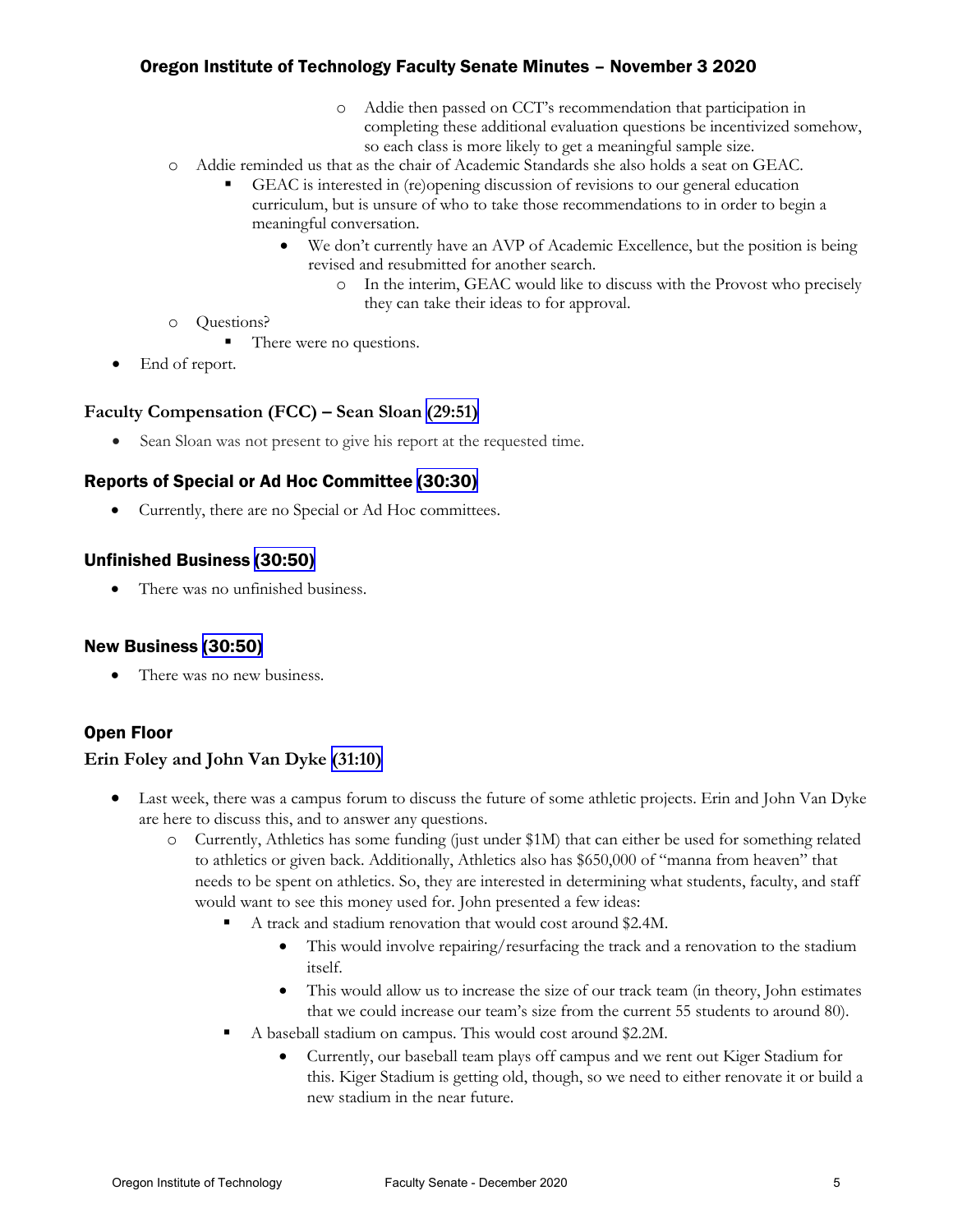- John points out that this would *not* increase participation in the baseball team.
- Rebuilding our tennis courts, which would cost around \$1M.
	- John says that this would not affect enrollment.
- Install soccer field lights, which would cost around \$200,000.
	- We currently can't host NAIA playoff games without lights.
- John says that our track is in really bad shape: team members are getting injured running on it, and we haven't been able to host an event since 2013.
	- This is currently the option that Athletics is leaning toward for these reasons.
- Erin added that none of these options will raise student fees, either.
- Questions?
	- o Mark Clark asked if John has a total figure for how the track and stadium repair breaks down, in case we wanted to just repair the track, but not the stadium.
		- John said that the track repair alone would be about \$1.7M, but that with increased event traffic due to the track repair, and with graduation being held in the stadium each year, it doesn't make a lot of sense to repair the track and leave the stadium as-is.
	- o Christopher asked if John thought that a combined track and stadium repair would lead to more events being held on campus (and not just track events).
		- John said yes: it would become both a university and community resource if the repairs were done.
	- o Terri Torres asked for clarification on the matter of student fees. Erin confirmed that the combined track and stadium repair would *not* raise student fees.
		- Terri then asked where the extra money would come from to cover the difference between Athletics' budget and the projected cost of the project.
			- Erin said that we would try to fundraise the remaining money, and if that failed, they would seek a loan through the Foundation.
	- o Cristina Negoita asked if Athletics had done a pro forma to judge the impact of each of the potential projects.
		- John answered that they have explored the financial dimensions of each decision, and that Facilities has done these estimates at the request of Brian Fox.
			- Cristina followed up by asking about future costs of maintenance *after* the initial expenditure is made.
				- o John responded that future maintenance will of course be necessary, but will be close to what we're paying currently.

# **Zach Jones [\(44:30\)](https://youtu.be/MLOdP6j_cU8?t=2669)**

- Zach gave a presentation about TOP/TRIO, supplemented by slides that have been included in these minutes as **Appendix B (pgs. 12-29 of this packet)**. I have summarized the report below.
	- o TOP is at the beginning of a new, five-year (federally-funded) grant cycle, and part of what the program does in the first year of each cycle is go around the university and inform everyone about what exactly it is and why it exists.
		- Zach began this presentation by introducing the TOP staff: himself, Desiré Wooten, and Brianna Schwenk.
		- **•** TOP serves 160 students on the Klamath Falls campus, and exists to "Increase persistence, retention, and graduation rates."
		- **•** During this five-year cycle, TOP's objectives have become more aggressive than in the past.
			- A six-year graduation rate of 51% of each cohort.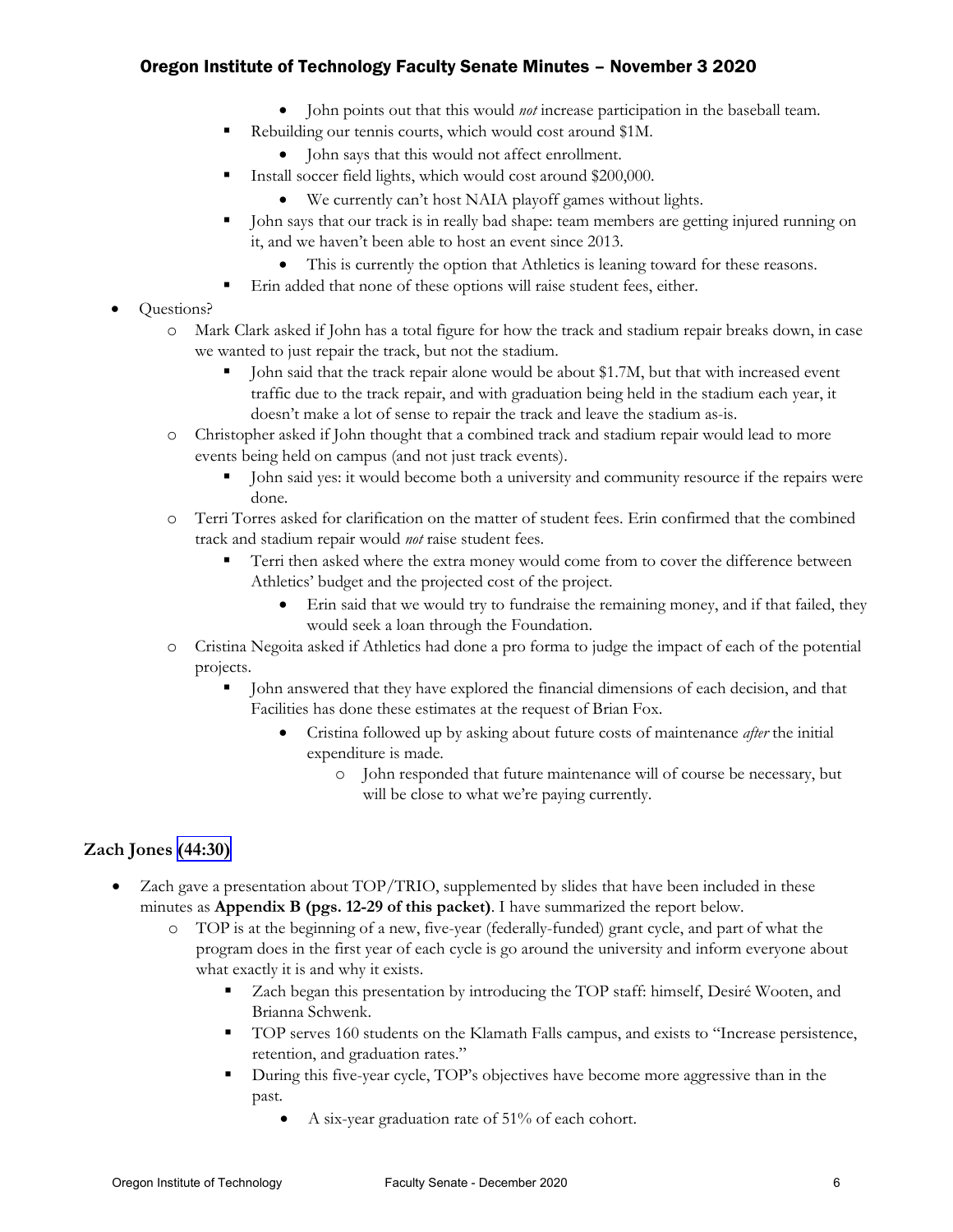- A yearly persistence rate of 81% for their active students.
- A yearly good academic standing rate of 91% for their active students.
	- o Last year, TOP *exceeded* each of these goals.
- Zach discussed some demographics. These statistics are included on the slides in **Appendix B (pgs. 12-29 of this packet)**.
- TOP provides six primary services to students:
	- Planning
	- Identity formation
	- Community building and social connection
	- Developmental, appreciative, and intrusive advising
	- Behavioral changes
	- Group and individual setting
- Zach also showed some examples of the experiences TOP provides our students. These are included on the slides in **Appendix B (pgs. 12-29 of this packet)**.
- Next week will be First Gen Student Week.
	- On this coming Tuesday, from 10am-11am, TOP will be holding a storytelling hour for First Gen faculty and staff who might want to participate.
	- There are other events that will be happening throughout the week.
- o Zach closed by asking the faculty recommend students who might be eligible for and able to benefit from TOP: there are still about twenty spots left for this year.
	- He also suggested other ways that faculty could get involved with the program:
		- Guest speaker in ACAD classes
		- Presenter at weekly TOP Tuesday events
		- Retreat presenter
		- Partner with TOP on events
		- Retention initiatives
- Christopher and Kyle Chapman both thanked Zach and TOP for the program's work.

### Report of the Provost – Dr. Joanna Mott [\(1:05:30\)](https://youtu.be/MLOdP6j_cU8?t=3932)

- Winter term registration has begun.
	- o Winter classes will operate the same way that fall classes did in terms of COVID-19 adjustments.
	- Fourth week enrollment numbers are certified and shows that freshman enrollment is up 11%.
		- o Transfers were down 13%.
		- o Excluding dual credit, our headcount is up .6%.
		- o SCHs are down .8%.
		- o Total headcount is up .1%.
		- o Credit hours are down 1%.
- Dr. Mott stressed the importance of retention, and expressed appreciation for Zach and the TOP program.
	- o She also made the point that retention is something everyone can help contribute to, across all staff and faculty groups.
- Chairs will be receiving lists of students who haven't registered for winter. Dr. Mott encourages us to reach out to those students to see what we can do to encourage them to register or, at least, learn why they aren't going to return.
- Regarding concerns about transfer, and the resulting complications:
	- o The deans have spoken to both KCC and RCC to help ease the transfer process.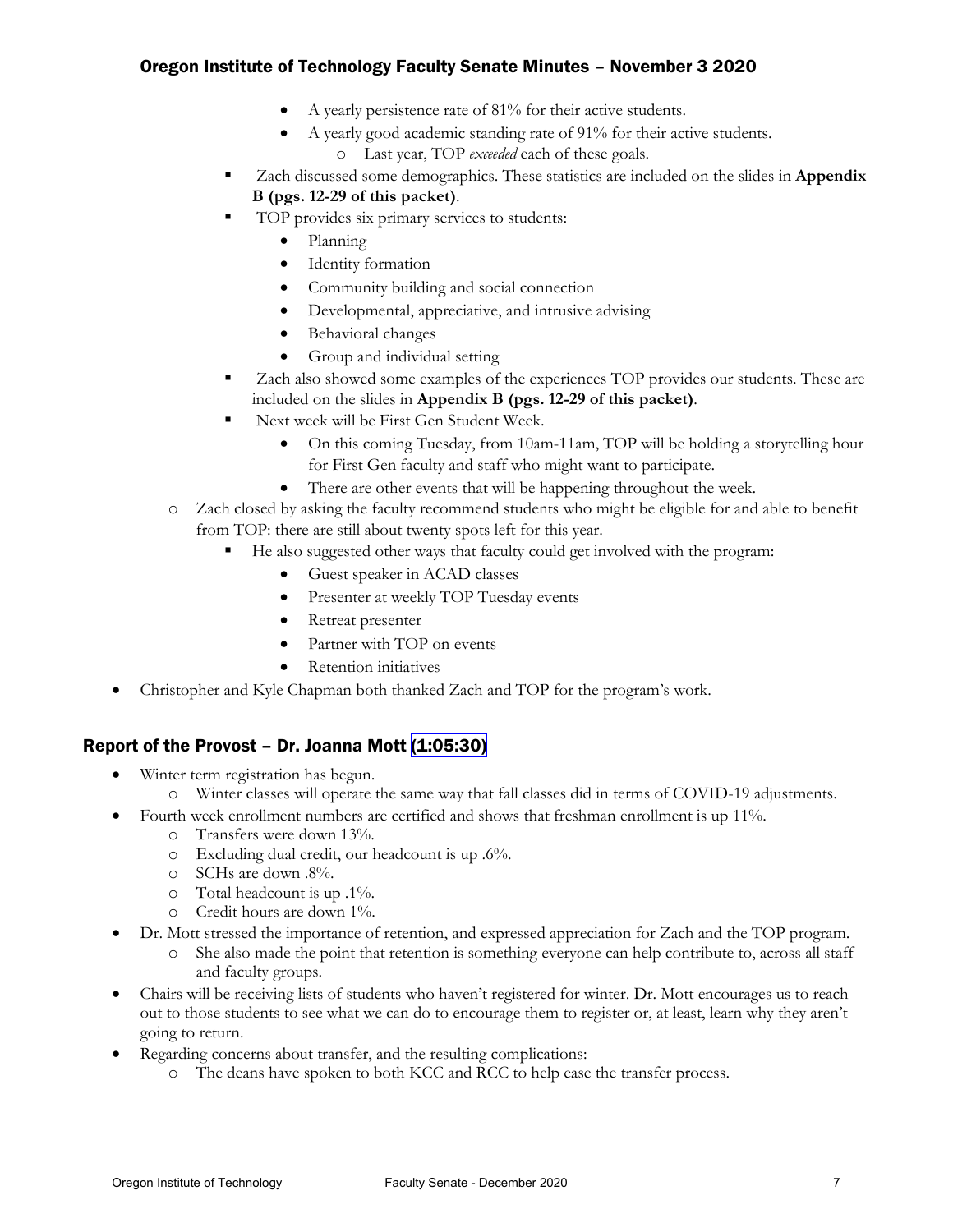- o Dr. Mott says that we have also begun to coordinate in similar ways with Portland-area community colleges.
- o There is a continuing dialogue about the possibility of common course numbers for some courses to alleviate some of the ambiguity around transfer.
- Dr. Mott corrects Christopher's earlier comment: chairs will be provided with one Excel spreadsheet and one Word document to make position requests. There are not six different documents as part of this process, as previously claimed.
	- o She continued by saying that position requests need to be supported by data, and need to fit existing strategic plans.
	- o Filling existing positions will not be automatic, but based on need.
- Requests for equipment should go out within the next week.
	- The budget continues to be uncertain, though the HECC model looks better than it did previously.
		- o That model may be finalized in the next few weeks, and regardless of how it shakes it out, we stand to lose "a significant amount of money."
- Dr. Mott has reached out to Randall Paul to discuss where GEAC fits in the chain of command, but she has reservations about revising the general education curriculum now because of all of the changes happening at the state level.
- Questions?
	- o Terri asked if a previous request to stagger administrative furlough days could be followed up on.
		- Dr. Mott said that Oregon Tech Online has already staggered so that they are available throughout the week.
			- Terri requested that this sort of thing also be done with office managers as well as staff from Student Affairs.
				- o Dr. Mott said that Student Affairs staffing requests would have to be directed to Erin.
					- Erin responded to say that no office is currently closed all day due to furloughs.
	- o Cristina had a question about the letter that Addie read during October's Senate meeting. She wanted to know if Dr. Mott could speak to some of the requests that were made by faculty in that letter.
		- To address specific concerns about course modalities, Dr. Mott reiterated her earlier point that winter term courses will operate the same way that fall term courses are currently operating. Faculty seeking exceptions should speak to their chairs.
	- o Cristina also asked what happens to a faculty member who potentially shows up to campus after missing COVID-19 symptoms.
		- Dr. Mott responded that any faculty who shows *any* symptoms of illness should stay home. They should then contact their medical provider to determine next steps.
	- o Kyle asked about scheduling courses remotely vs. on-campus: are these determinations made automatically by the Registrar's Office, or do course changes need to be indicated by scheduling coordinators?
		- Dr. Mott said she will talk to Wendy Ivie about this in the morning to see whose responsibility making these distinctions on the schedule is.
			- Tom Keyser and Dan Peterson both said that they will look into this as soon as possible as well.
		- Addie suggested that there be no blanket changes made to *all* upper-level classes, because some of those classes have been intentionally scheduled on campus for specific reasons.
- End of report.

# Report of the President's Council Delegate – Don McDonnell [\(1:24:20\)](https://youtu.be/MLOdP6j_cU8?t=5061)

• Don is not present for this meeting, so there is no report.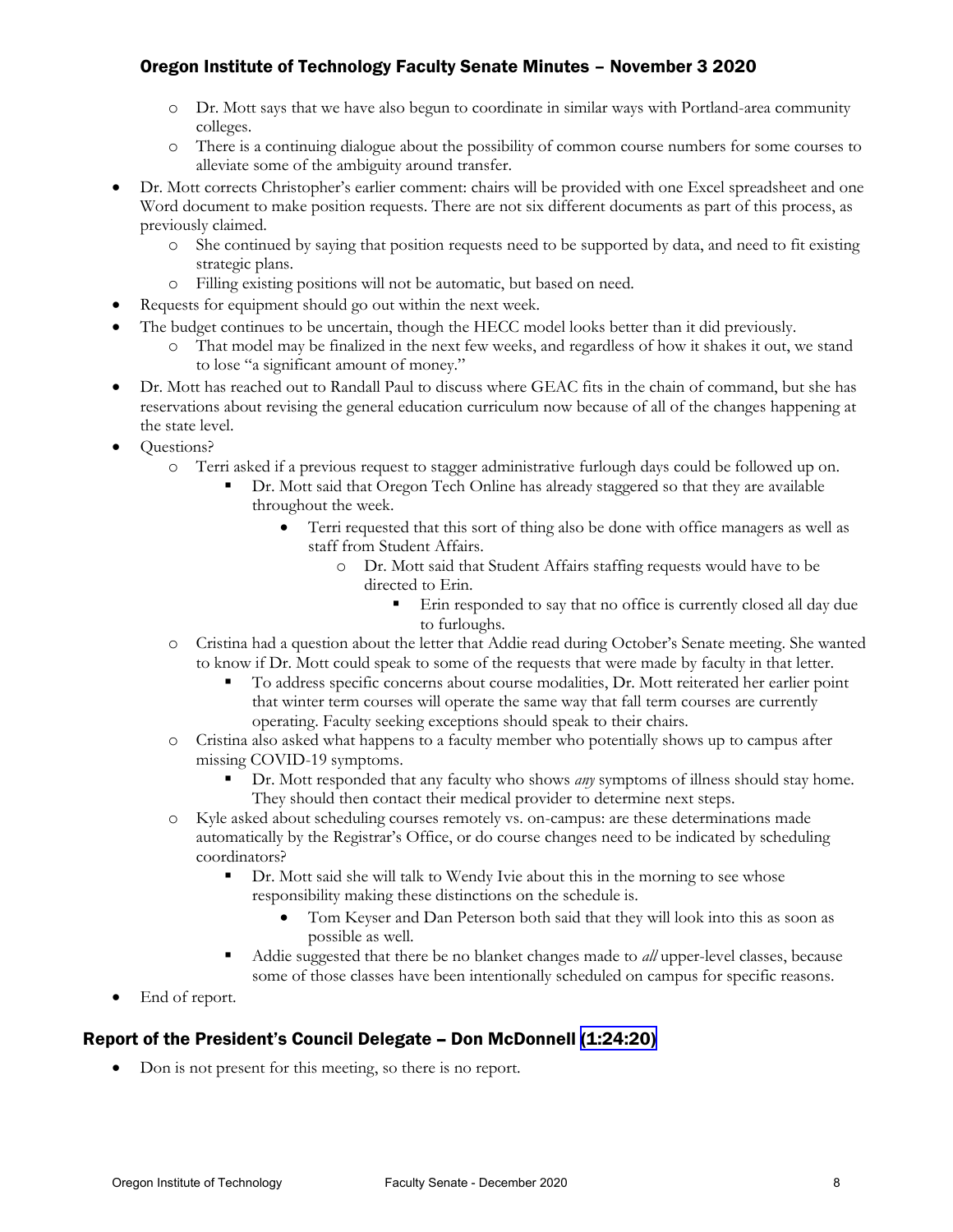## Report of the Association of Oregon Faculties (AOF) Representative – Mark Clark [\(1:24:40\)](https://youtu.be/MLOdP6j_cU8?t=5081)

• No report.

# Report of the Inter-institutional Faculty Senate (IFS) Representative – Mark Clark [\(1:24:50\)](https://youtu.be/MLOdP6j_cU8?t=5091)

- IFS has not met yet, but will be meeting later this month.
- Mark congratulated Lindy Stewart for being selected as the second IFS representative, and thanked her for her service.
- Questions?
	- o There were no questions.
- End of report.

# Report of the Fiscal Operations Advisory Council (FOAC) Representative – Christopher Syrnyk [\(1:25:45\)](https://youtu.be/MLOdP6j_cU8?t=5144)

• FOAC has not yet met, but will be meeting this week, so no report.

### Report of the Administrative Council Delegate – Brenda Campbell [\(1:25:55\)](https://youtu.be/MLOdP6j_cU8?t=5154)

- In response to the staff survey results Brenda presented during the October Senate meeting, Dr. Naganathan asked Admin Council for recommendations on how to improve staff morale and communication across the university.
	- o In part, Dr. Naganathan's response was to give staff two extra vacation days during this holiday season and temporarily increase vacation cap for the rest of this year.
	- o Brenda expressed appreciation for Dr. Naganathan's willingness to listen to staff concerns.
- Brenda reiterated Zach's point that First Gen Week is next week.
- There is an event next week as well for Pride Week, and an email invitation to this event has already gone out to all faculty.
- Questions?
	- o There were no questions.
- End of report.

### Adjournment

Christopher Syrnyk adjourned the meeting at 7:28 PM.

Respectfully submitted, Ben Bunting, Secretary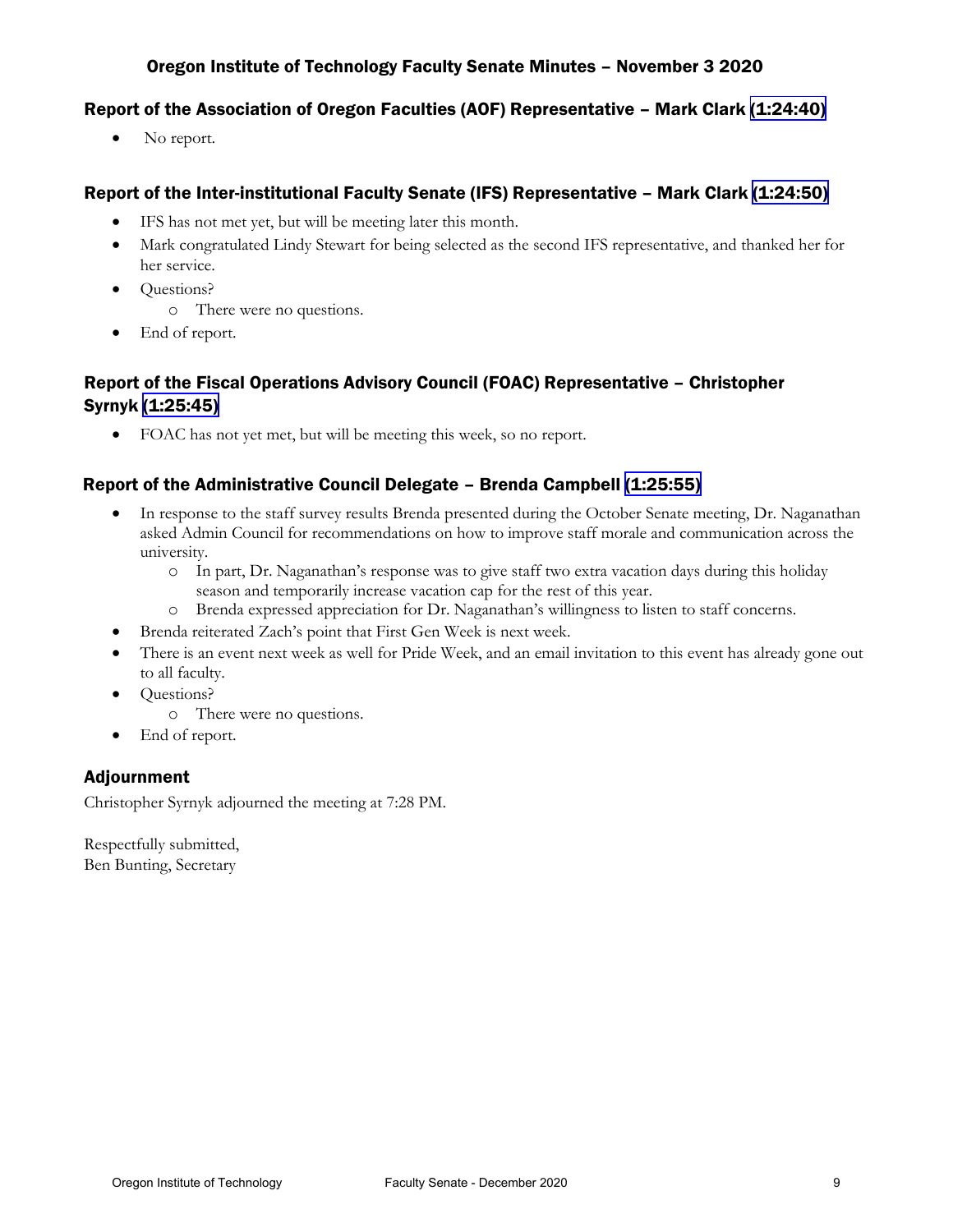Academic Standards met twice in October.

- In our first meeting, we discussed all of our charges. We discussed how to approach all of them and started the ball rolling on the first 3. We also felt that our fifth charge (on evaluating the report we prepared last year) was an ongoing charge as we answer questions from the other committees who received the same charge, since we recommended how Academic Standards fit into the whole model we proposed.
	- $\circ$  For our first two charges (on the waitlist policy and the transcript evaluation process) we discussed the need to get more information on current processes for both with the Registrar's Office. It is our intention to pick a time for this discussion that Wendy (who is ex-officio on the committee) can attend to answer some of our questions. This may happen at our next meeting or the meeting after.
	- $\circ$  For our second charge (on the decision to limit testing services services), we have sent a survey out to all faculty to better understand how pedagogy and faculty work have been affected by the changes. The questions in this survey are on pages 1-3 in the addendum that was sent out yesterday. As of this afternoon, we have 69 responses, which is up 24 after Paul Titus sent a reminder out on our behalf this morning. We are planning to close the survey tomorrow and would like to ask that any faculty who haven't filled it out to do so soon. If senators can reach out to their constituents, that would be helpful. We want to make sure we have a good sampling to gather meaningful results and that includes getting answers from people who feel they haven't been that affected. After the survey closes, we will be meeting as a committee to begin discussing the results and we hope to share the preliminary results with you all at the December meeting of Faculty Senate.
- As Christopher has already mentioned on behalf of Don: We were given notice of an emergency charge on October 15 to develop questions for course evaluations regarding teaching strategies due to COVID. We needed to turn them around by October 29. We were also advised that CCT was already working on questions related to this topic so they were also brought in. On Friday October 23, we were told that these would not be attached to the IDEA Center Evaluations, but be a separate survey, so with that in mind, Academic Standards met that Friday afternoon and drafted approximately 10 questions. On Monday, October 26, we were told the information we received the previous Friday was a mistake and these questions would be going on IDEA center evaluations this term. On that afternoon, I attended a meeting of CCT and they provided edits to our questions on Wednesday October 28. Academic Standards approved these edits at the end of last week and pages 4 and 5 of the same addendum to the packet you received contain the questions we agreed on. We would like to give these to online ASAP for their inclusion and are happy to answer any questions that Senate may have about them, but as Don's report mentioned, we would rather avoid debating whether we should be doing it at all, since it will be happening regardless and this way, we have a voice in what is being asked.